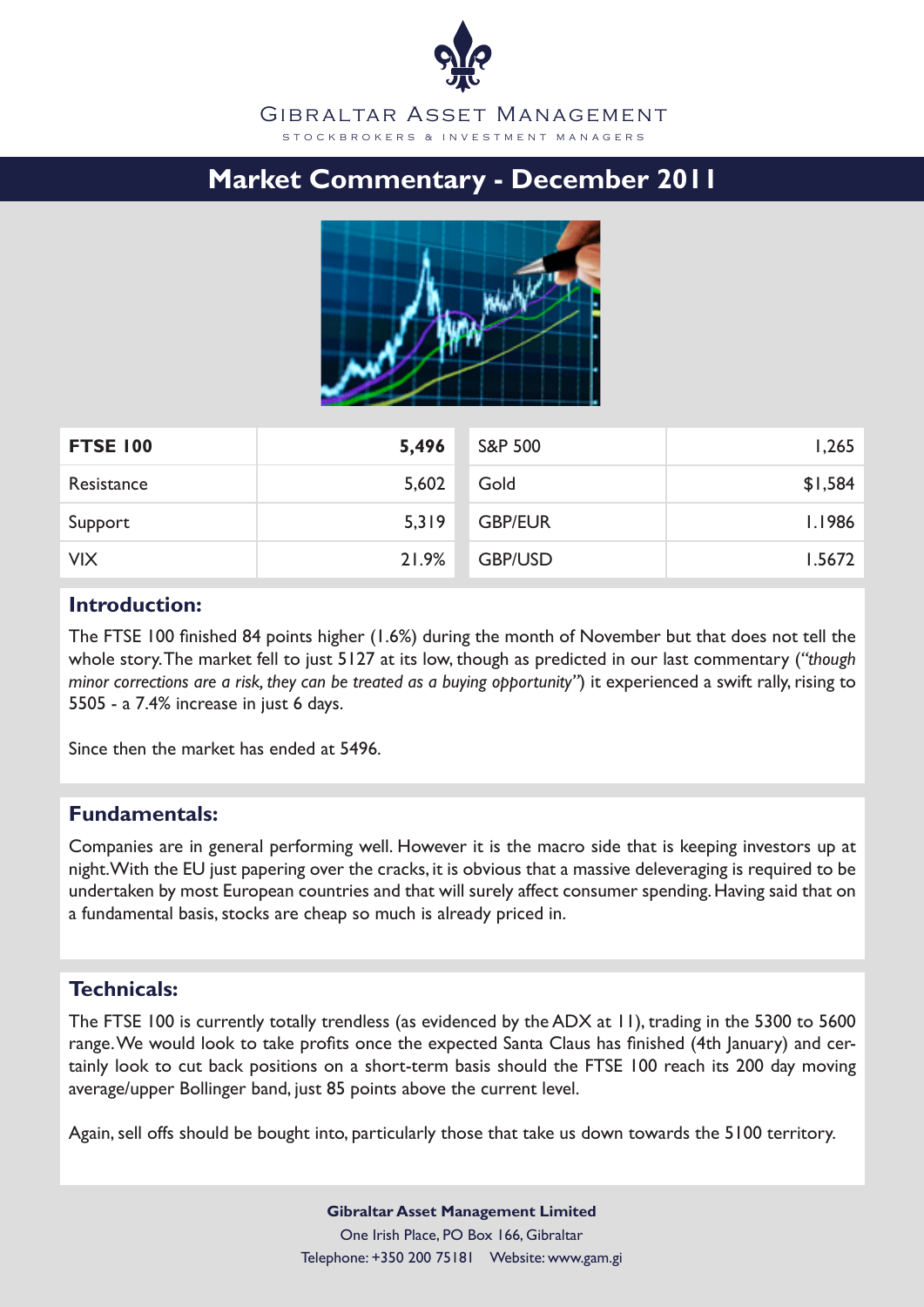

GIBRALTAR ASSET MANAGEMENT S T O C K B R O K E R S & IN V E S T M E N T M A N A G E R S

# **Market Commentary (cont)**

# **Seasonality:**

## Fourth Quarter

The fourth quarter is historically the strongest quarter for the stock market. The FTSE All-Share has posted an average gain of 3.8% from 1980 to 2010 and has only fallen 7 times.

#### December

The month of December is traditionally a good time to be in equities. For example, the FTSE All-Share has risen in 24 years from 1980 to 2009. The average monthly gain including the 6 down years has been 2% and in the up years the average gain was 3.2%. And the chance of taking a big hit during December is much less than at other times of the year. Even during bear markets, the size of December's falls-around 0.5% on average-has been pretty modest.

#### Santa Claus Rally

This occurs during the last 5 days of the year (usually on low volume) and officially ends on the second trading session of the New Year. The primary reasons for this are:

1) Window dressing. For fund managers chasing bonuses, performance is everything and they seek to maximise it at the year end.

2) Seasonality. As stated above, the fourth quarter has been a great time to be invested in equities.

The gains are weighted to the final two weeks of December as trading volumes tail off and as dealers and traders shut up shop. As liquidity dries up, the only market participants still trading are likely to be buyers of shares. By comparison, the odds of the UK market rising in the first 10 days of December are no more than 50:50.

## **Market Scenarios:**

## Bull Case Scenario

**Our view on the stock market** is rather positive. Despite the macro-economic backdrop, companies are reporting strong earnings and it is acknowledged that stock markets tend to follow changes in EPS, rather than GDP. The seasonal factor is in the bull camp's favour and if a credible solution for the EU/ Italian debt situation is found, a relief rally would surely follow. Though corrections are a risk, they can be treated as a buying opportunity.

#### Neutral Case Scenario

A more pessimistic scenario could see the market drop to the support level of 5,319 which is the lower bollinger band and thereafter trade sideways with the upper range being at 5,602.

## Bear Case Scenario

In the bear case scenario in which sovereign debt issues come to the fore, the market could fall back to the 4,950 to 5,450 range and go sideways throughout 2012.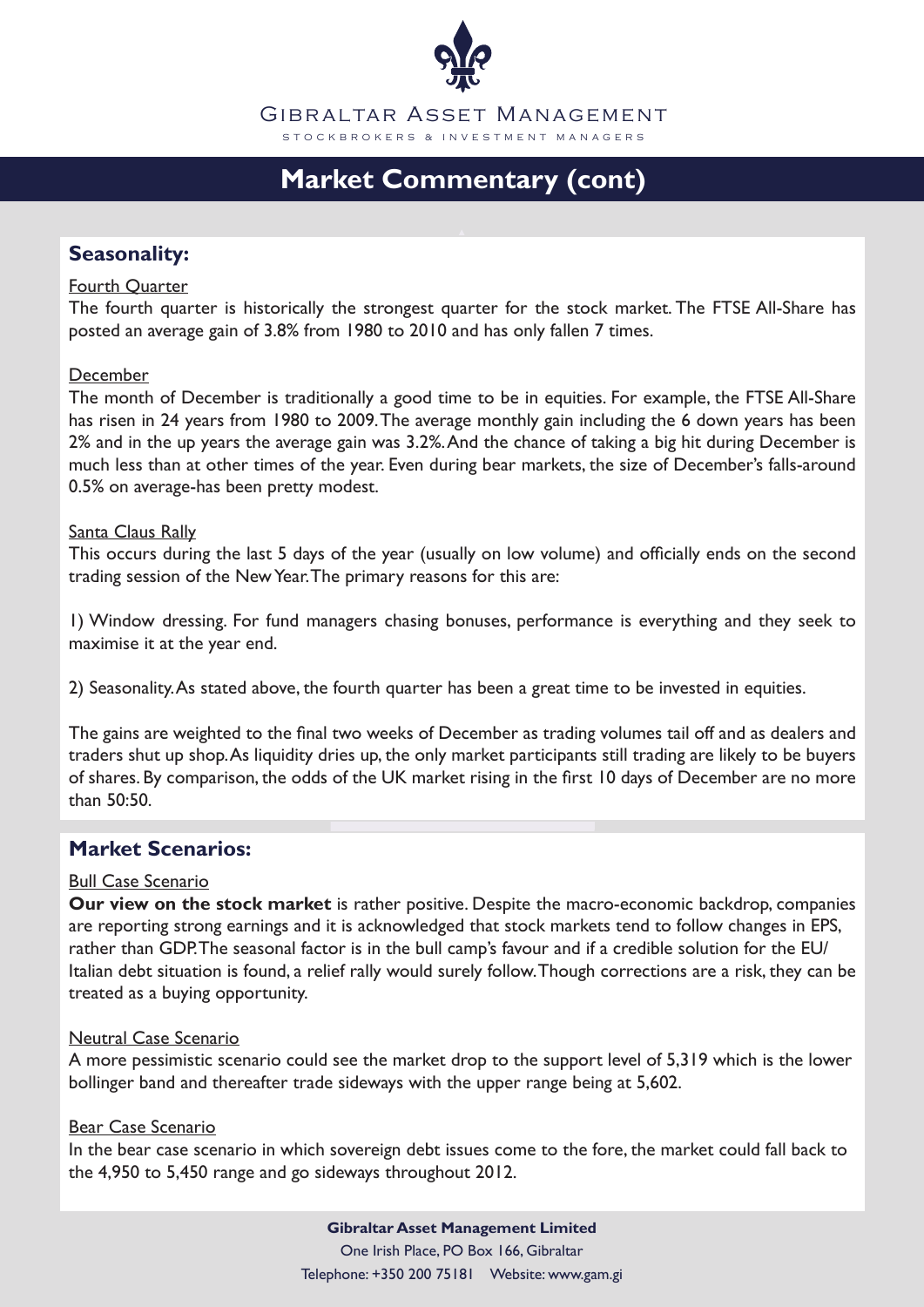

# **Market Commentary (cont)**

# **Preferred Investments:**

## **Equities**

We are recommending investors to buy quality companies with attractive **dividend** yields such as: Aviva (9%), Chesnara (9.9%), General Accident 8.875% Prefs (8.5%), Reckitt Ben (3.9%) & SSE (6.3%).

## **Special Situations**

RSA is yielding 9% and is the 'penultimate profits prospect' of the 'Dogs of the Dow' theory. Halfords is currently yielding 7.6%. A bounce in the New Year is likely should Christmas trading prove better than expected, which often happens to retail stocks.

## **Commodities**

We see precious metals continuing to benefit from the macro situation and recommend: ETFS Physical Gold & ETFS Physical Silver.

## **Fixed Interest**

Nationwide 7.971% 13/03/15 PIB (8.3% yield to call). RBS 5.1% 01/02/20 (7% GRY).

# **Chart Legend:**

20 day moving average 50 day moving average 200 day moving average

bollinger bands (an indicator that measures 2 standard deviations away from the 20 day m/a) (signifies the long-term direction of the security - whether it is in a bull or bear market) (signifies the medium-term direction of the security) (signifies the short-term direction of the security. prices tend to gyrate around their 20 day m/a)

# **Technical Analysis Guide:**

RSI (relative strength index) - indicates whether a security is overbought (above 70) or oversold (below 30). Also when the RSI moves above 50 that is considered bullish (or vice versa).

ADX (average directional index) - indicates whether a security is in a trend (above 20) or not in a trend (below 20). For trending markets moving averages work best when considering lines of support/resistance. For non-trending markets Bollinger Bands work best (sell at upper band, buy at lower band).

#### **Research Disclaimer**

Gibraltar Asset Management is a trading name of Gibraltar Asset Management Limited, is a member firm of the London Stock Exchange and is authorised and regulated by the Financial Services Commission. Research: Neither the information nor the expressed opinions in this document constitute or intend to be an offer, or a solicitation of an offer, to buy or sell relevant securities ( i.e. securities mentioned herein and options, warrants, or rights to or interests in any such securities). The information and opinions contained in this document have been compiled from, and based upon generally available information and independent research undertaken by ourselves which has been qualified and reviewed by our portfolio managers for suitability or appropriateness. However, the accuracy or completeness of the analysis cannot be guaranteed. Confidentiality: The information in this document and any attachments may contain proprietary information some or all of which may be legally privileged. It must not be disclosed to or used by persons other than the intended recipient. If received in error, please notify us immediately and then delete this document. Content: Please note that the content of this document may be e-mailed and may be intercepted, monitored or recorded for compliance purposes. Copyright: Copyright in this document and any attachments created by Gibraltar Asset Management Limited belongs to Gibraltar Asset Management Limited unless otherwise stated. Care: Gibraltar Asset Management Limited shall not be liable to the recipient or any third party for any loss or damage howsoever arising from this document and / or its content, including if e-mailed, loss or damage caused by virus. It is the responsibility of the recipient to ensure that the opening or use of this document and any attachments shall not adversely affect systems or data. Contact: Telephone +350 200 75181 Mail: gam@gam.gi Website:www.gam.gi